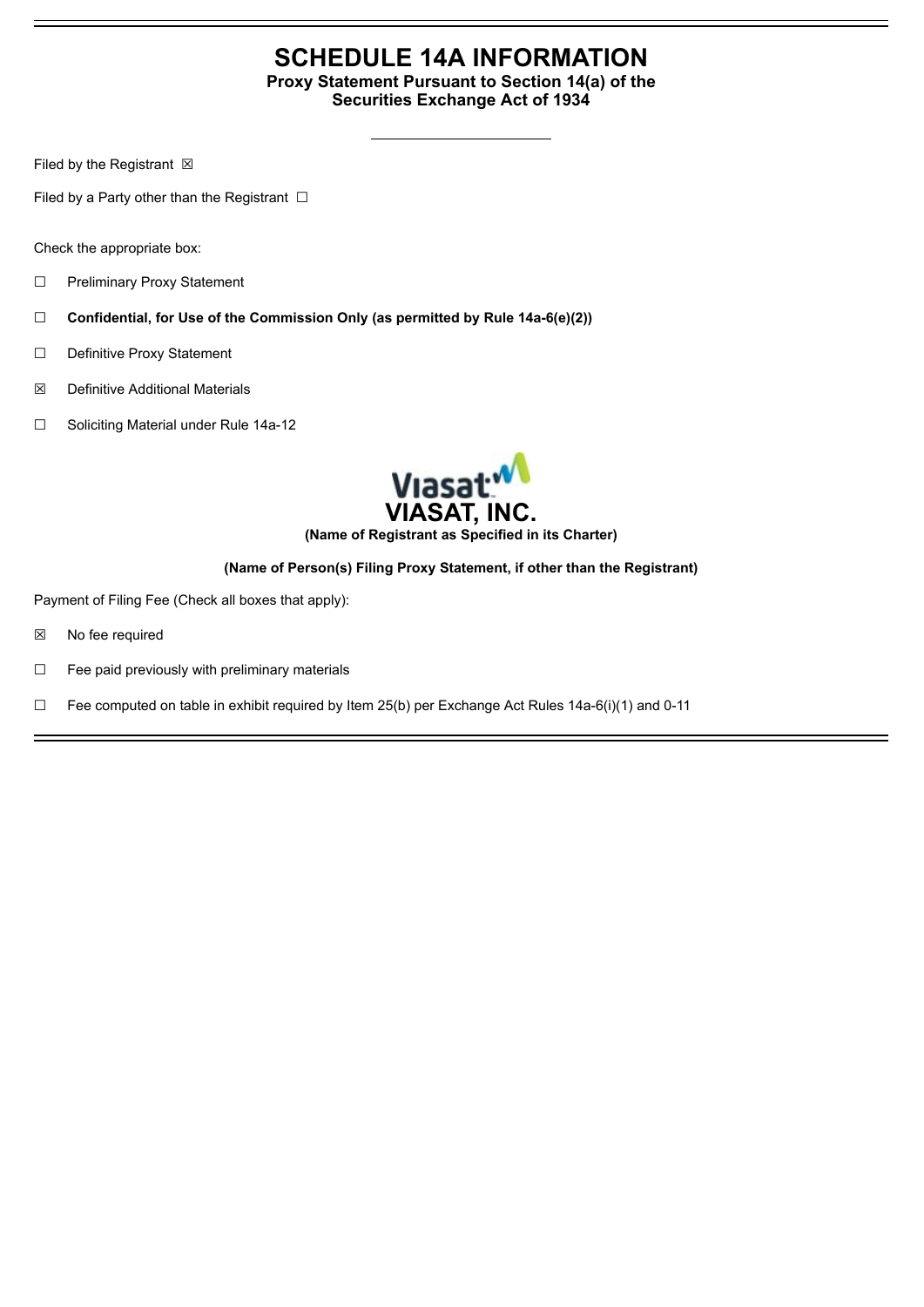#### **SUPPLEMENT TO PROXY STATEMENT FOR THE SPECIAL MEETING OF STOCKHOLDERS OF VIASAT, INC. TO BE HELD ON TUESDAY, JUNE 21, 2022**

On May 20, 2022, Viasat, Inc. ("Viasat") filed a Definitive Proxy Statement on Schedule 14A (the "Proxy Statement") with the Securities and Exchange Commission ("SEC") in connection with the Share Purchase Agreement (the "Purchase Agreement") entered into by Viasat with the shareholders of Connect Topco Limited, a private company limited by shares and incorporated in Guernsey ("Inmarsat"), and certain management and employees who hold options and shares of a subsidiary of Inmarsat whose options and shares will be exchanged for shares of Inmarsat prior to closing (collectively, the "Sellers"), to combine Viasat with Inmarsat (the "Transaction"). This is a supplement to the Proxy Statement, which was mailed to Viasat stockholders in connection with the special meeting of Viasat stockholders (the "Special Meeting") to be held virtually on Tuesday, June 21, 2022 at 8:30 a.m., Pacific Time, to act on proposals related to the Transaction, as disclosed in the Proxy Statement.

# **Litigation Relating to the Transaction**

On May 2, 2022, a stockholder of Viasat brought a purported class action in the Delaware Court of Chancery captioned *Best v. Dankberg, et al.*, C.A. No. 2022-0383. The complaint alleges that the Viasat Board of Directors breached its fiduciary duties by approving a false and misleading proxy statement in connection with the Transaction. On June 1, 2022, the plaintiff filed a motion for preliminary injunction, seeking to enjoin the stockholder vote regarding the issuance of Viasat common stock in connection with the Transaction.

Viasat does not believe that the supplemental disclosures herein are required or necessary under applicable laws. However, in order to minimize the expense of defending against the above-referenced complaint and without admitting any liability or wrongdoing, Viasat is electing to make the supplemental disclosures to the Proxy Statement set forth below in response to the complaint and solely for the purpose of mooting the allegations therein. Viasat denies the allegations of the complaint, and denies any violation of law in connection with the Transaction. Viasat believes that the Proxy Statement disclosed all material information required to be disclosed therein, and denies that the supplemental disclosures are material or are otherwise required to be disclosed. Nothing in the supplemental disclosures should be deemed an admission of legal necessity or materiality of any supplemental disclosures under applicable law.

# **Supplement to Proxy Statement**

The following supplemental disclosures should be reviewed in conjunction with the disclosures in the Proxy Statement, which should be carefully read in its entirety. To the extent information set forth herein differs from or updates information contained in the Proxy Statement, the information contained herein supersedes the information contained in the Proxy Statement. Any defined terms used but not defined herein have the meanings set forth in the Proxy Statement.

### The following would replace the last two paragraphs in "Opinion of Our Financial Advisor - General" on page 75 of the Proxy Statement:

In acting as our financial advisor in connection with the Transaction, as compensation for its services in connection with the Transaction, PJT Partners is entitled to receive from us a \$4 million opinion fee, which became payable upon the delivery of PJT Partners' opinion to our Board and is creditable against any transaction fee that becomes payable upon the consummation of the Transaction. Upon the consummation of the Transaction, PJT Partners is entitled to receive a transaction fee of \$24 million. In addition, the transaction fee payable to PJT Partners may be increased by an amount of up to \$4 million in our sole and absolute discretion. We also agreed to reimburse PJT Partners for certain out-of-pocket expenses and to indemnify PJT Partners for certain liabilities arising out of the performance of such services (including the rendering of PJT Partners' opinion). No separate or additional fees will be payable to PJT Partners in connection with its role as our capital markets advisor on the Transaction or for its assistance in arranging the committed financing for the Transaction in connection with such role.

In the ordinary course of PJT Partners' and its affiliates' businesses, PJT Partners and its affiliates may provide investment banking and other financial services to us, Inmarsat Group, the Sellers or any of our or their respective affiliates and may receive compensation for the rendering of these services. During the two years preceding the date of its opinion, PJT Partners and certain of its affiliates advised us, certain affiliates of Inmarsat Group and certain affiliates of the Sellers, for which PJT Partners and its affiliates received or may in the future receive customary compensation. Such services during such period included: (i) previously advising us, through PJT Camberview, in connection with corporate governance and stockholder engagement matters unrelated to the Transaction; (ii) previously advising Inmarsat (when it was a listed company) in connection with its December 2019 sale to its current owners; and (iii) advising certain affiliates (including certain portfolio companies) of the Sellers in connection with various financial advisory and restructuring services unrelated to the Transaction. PJT Partners described these relationships in a letter dated October 26, 2021, and the Board reviewed those relationships in connection with formalizing PJT Partners' engagement on November 2, 2021. The fees that PJT Partners received or may receive for any such services are not material (individually or in the aggregate) to PJT Partners and its affiliates.